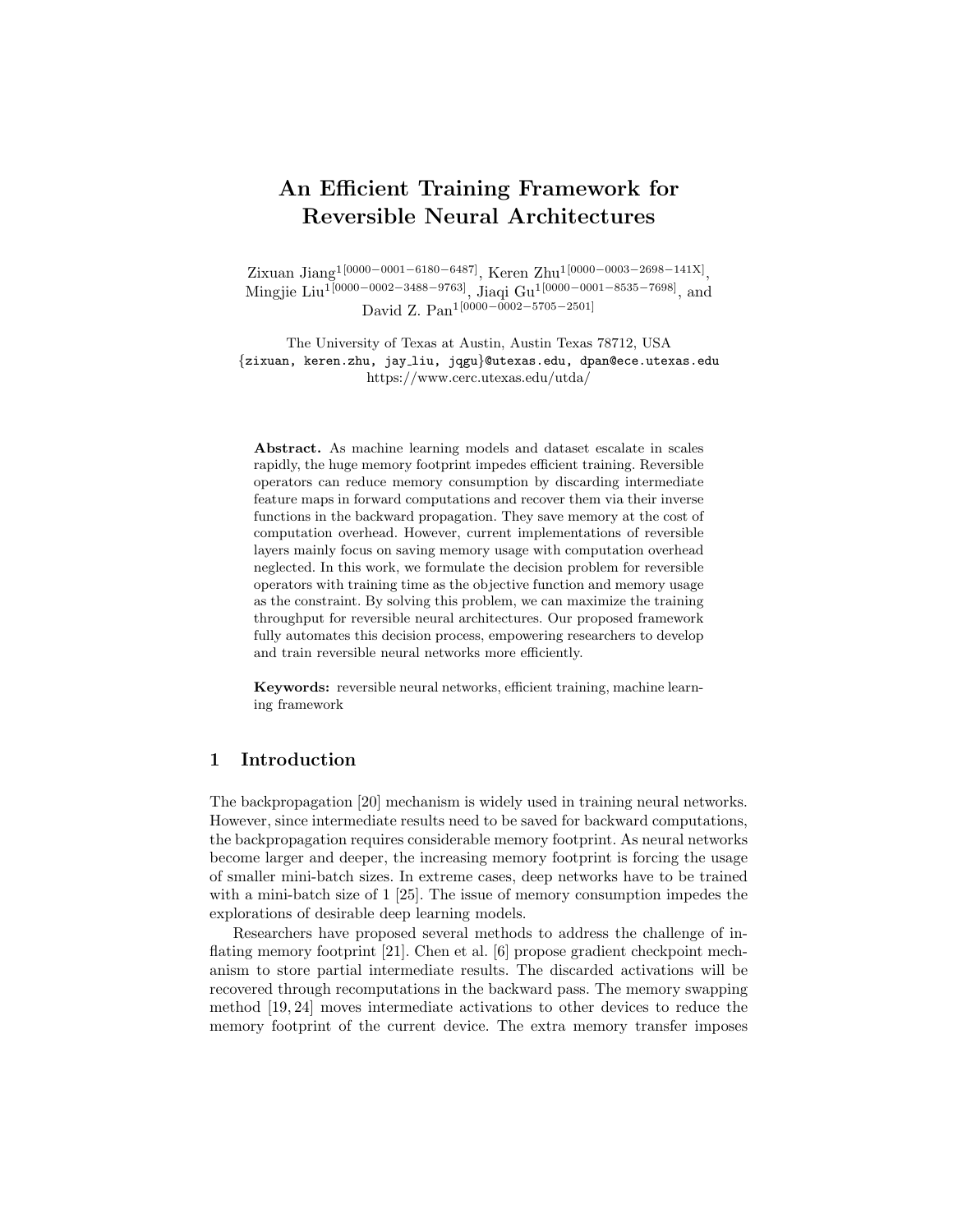overhead on training efficiency. Reversible operators [7] allow recovering the intermediate feature maps in backward pass through the corresponding inverse functions. All these three methods reduce the memory footprint at the cost of extra computation or memory transfer. They do not affect the model accuracy as the training process is numerically unchanged.

Specifically, reversible neural architectures have been successfully adopted in computer vision research, e.g., the reversible U-net for volumetric image segmentation [3], and the reversible architecture for 3D high-resolution medical image processing [2]. The lower memory footprint allows deeper models to be trained, inducing more predictive capability and higher accuracy.

Figure 1 shows two extremes in neural network training. Standard backpropagation achieves the extreme of computation efficiency at the expense of the highest memory footprint, such that it does not contain any redundant computations. On the other extreme, the fully reversible strategy has the lowest memory footprint with imposing the greatest computation overhead. However, The design space between two extremes is less studied. Existing research regarding reversible neural networks mainly focuses on saving memory consumption. All the reversible layers are executed in the memory-efficient mode. The computation overhead of their inverse functions is overlooked.



Fig. 1: Two extremes when training neural networks. The lower right extreme stands for the standard backpropagation method, which does not contain any redundant computations. The upper left extreme can achieve the lowest memory footprint by fully leveraging the reversibility of the neural network.

In this paper, we explore the design space by considering the trade-off between computation and memory footprint. We derive the mathematical formulation of the decision problem for reversible neural architectures. We formulate the training time as the objective function with memory usage as an optimization constraint. By showing that it is a standard 0/1 knapsack problem in essence,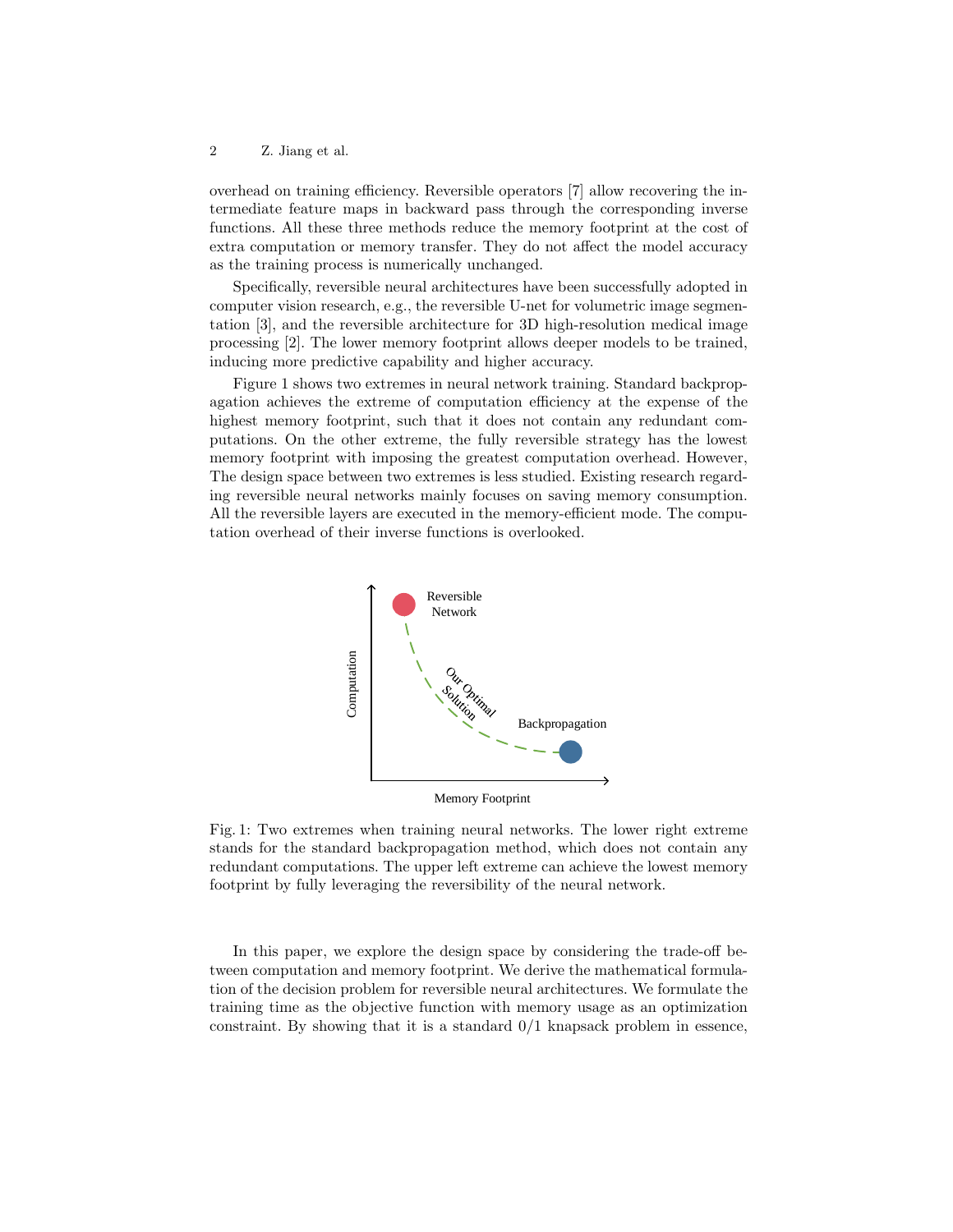we use a dynamic programming algorithm to find the optimal solution. We also discuss the relationship between mini-batch size and training throughput.

Our contributions are highlighted as follows.

- New Perspective. We explore the design space for reversible neural architectures from a novel perspective of joint optimization.
- Optimality. Our framework guarantees to obtain the maximum training throughput for reversible neural architectures under given memory constraints.
- Automation. Our framework provides a fully automated solution, enabling more efficient development and training for reversible neural networks.

## 2 Background

In this section, we discuss the background of reversible neural architectures and the scheduling framework for the training process.

## 2.1 Reversible Neural Architectures



Fig. 2: (a) non-reversible and (b) reversible neural architectures. For a nonreversible layer, we often need to save its original input  $x$  for backward computations. For a reversible layer, the original input  $x$  can be calculated via its inverse function  $x = f^{-1}(y)$ .

Figure 2a demonstrates a conventional non-reversible neural architectures. The layer  $y = f(x)$  is non-reversible if and only if there is no inverse computation  $x = f^{-1}(y)$  for the original function f. For a non-reversible layer, we often need to store its original input  $x$  during forward computation so that we can compute gradients during backpropagation. As an example, for a linear layer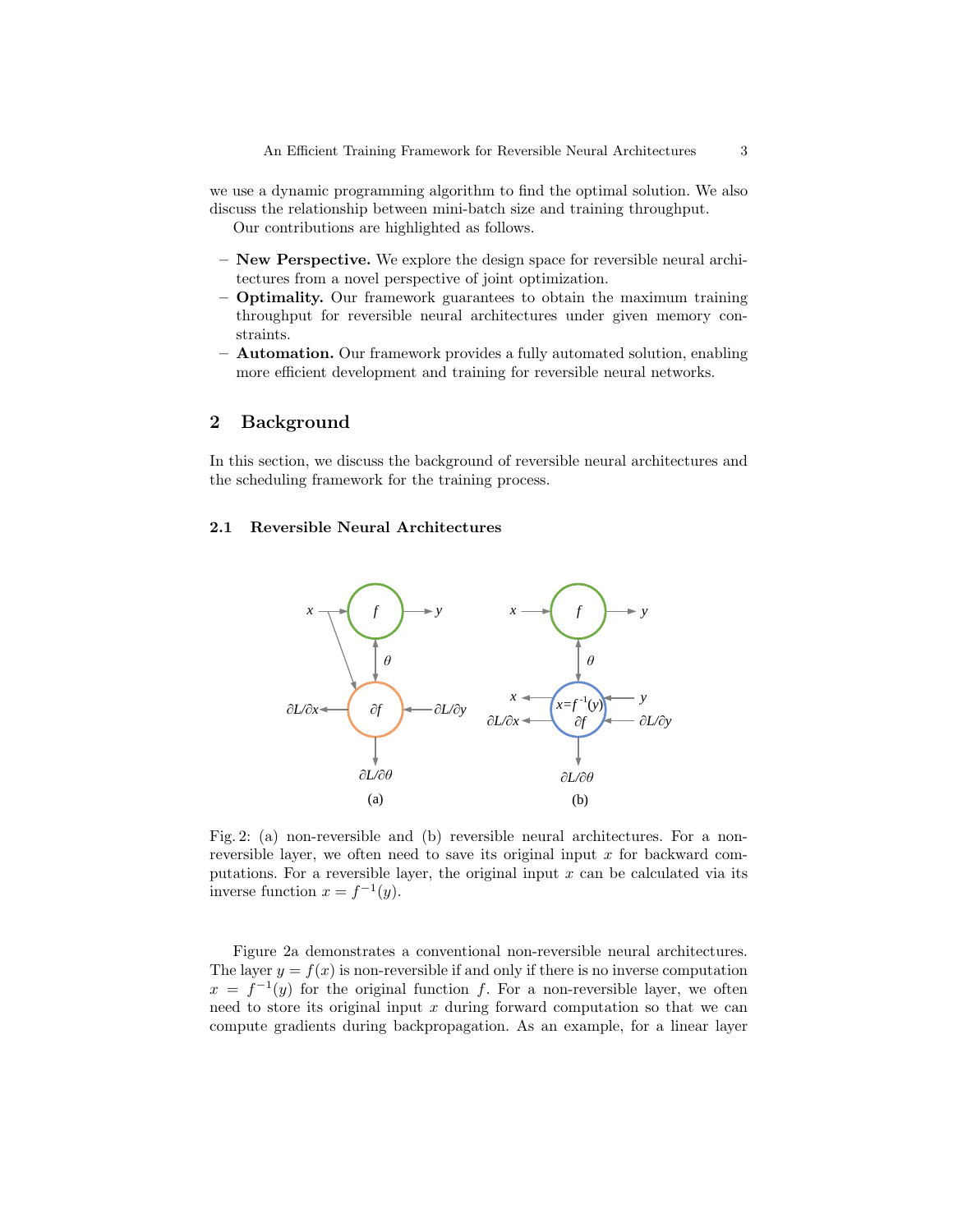$y = f(x) = \theta^T x$ , where  $\theta$  represents the weight vector, its backward computation  $\partial y/\partial \theta = x$  depends on the original input x.

Traditional neural networks are mostly based on these non-reversible layers. The memory consumed by the feature maps dominates the total memory utilization, especially in deep neural networks [19]. Therefore, the memory footprint can decrease significantly by discarding those feature maps.

Figure 2b illustrates a reversible operator. When using the reversible layer  $y = f(x)$ , it is possible recover x in the backward computation by calling its inverse function  $x = f^{-1}(y)$ . Therefore the memory consumption can be saved by discarding the intermediate feature map  $x$ .

Some of the commonly used operators in neural networks are implicitly reversible, such as convolution layers with a stride of 1 [12], and fully connected layers with invertible weight matrix. Inplace Activated Batch Normalization (ABN) [4] leverages the reversibility of the batch normalization [8] and some activation functions (such as leaky ReLU). Neural ordinary differential equations [5] can achieve constant memory usage through reversibility in backpropagation.

Researchers also propose many variations of explicit reversible neural architectures [9]. The reversible residual architecture [7] does computations on a pair of inputs  $(x_1, x_2)$  as shown in Equation 1.

$$
y_1 = x_1 + F(x_2), y_2 = x_2 + G(y_1)
$$
\n<sup>(1)</sup>

It is reversible since the inputs can be recovered from output pairs as demonstrated in Equation 2.

$$
x_2 = y_2 - G(y_1), x_1 = y_1 - F(x_2)
$$
\n<sup>(2)</sup>

This technique can be combined with traditional recurrent neural networks to get reversible RNNs [16]. Kitaev et al. apply the above architecture to the Transformer [22] and obtain Reformer [13] as shown in Equations 3 and 4.

$$
y_1 = x_1 + \text{Attention}(x_2), y_2 = x_2 + \text{FeedForward}(y_1)
$$
 (3)

$$
x_2 = y_2 - \text{FeedForward}(y_1), x_1 = y_1 - \text{Attention}(x_2)
$$
 (4)

Although the computation overhead is considered and discussed, these prior studies mainly focus on memory footprint reduction. They do not explore the space between the two extremes illustrated in Figure 1.

#### 2.2 Scheduling for Training

For most developers, the primary concern regarding the training process is how to maximize the training throughput given existing machines, especially GPUs. Specifically, there is a need for a framework to automate the training process to fully utilize the computation capability and memory capacity of specific machines.

Frameworks for the scheduling problem with gradient checkpoints are great examples. The scheduling problem seeks the minimum computation overhead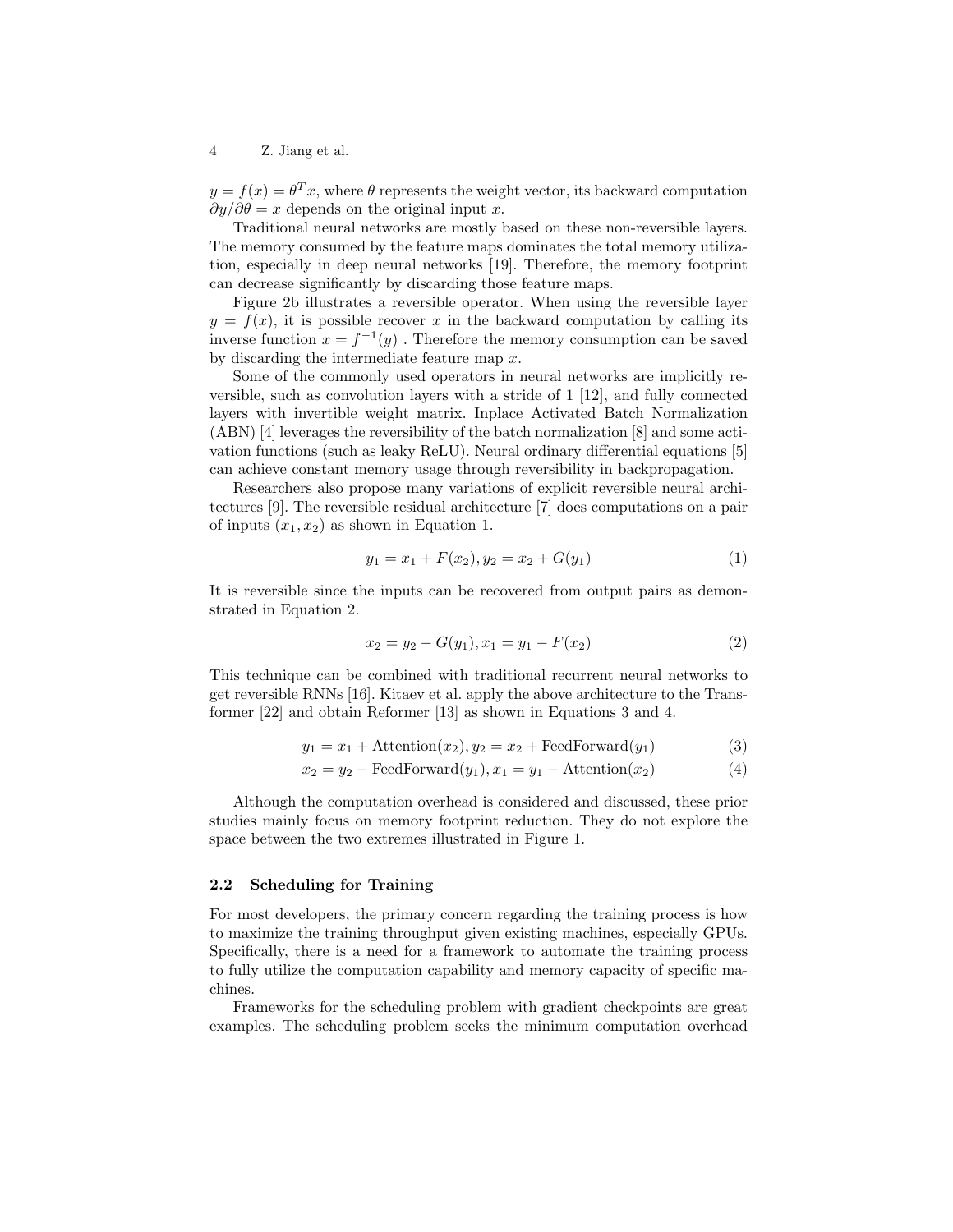with a memory footprint constraint. Researchers propose many algorithms to find optimal solutions for gradient checkpoint selection. Kusumoto et al. provide a dynamic programming algorithm from the perspective of computation graphs [14]. Jain et al. formulate the scheduling problem as a mixed integer linear program and solve it via standard solvers [10]. However, a similar problem for reversible neural architectures does not get much attention. We formulate and solve this problem in this work.

There are also work focused on the scheduling for distributed training. Jia et al. optimize how each layer is parallelized in distributed and parallel training [11]. However, they do not consider the reversibility. Our framework can be used directly in every single machine in the distributed training scenario.

## 3 Method

In this section, we first describe two modes for reversible neural architectures. We denote them M-Mode and C-Mode, respectively. We then formulate the decision problem, and propose an algorithm and our framework. We also discuss the problem when mini-batch sizes are not fixed.

## 3.1 Memory Centric and Computation Centric Modes

Each reversible layer  $y = f(x)$  can be computed in two modes during the training process. First, we can leverage its reversibility. We denote it M-Mode, which represents **memory** centric **mode**. Precisely, we discard the activation  $x$  in forward computations, then recover it in the backward pass. This mode saves the memory consumed by x at the cost of inverse computation of  $x = f^{-1}(y)$ . Another mode is treating the reversible layer as a conventional non-reversible layer, which is denoted C-Mode representing computation centric mode. In this mode, we save the feature map  $x$  in the forward pass, then use it directly in the backward computation. This mode does not involve redundant computations but requires an extra memory footprint. Table 1 summarizes these two modes.

| mode forward    | backward                            | computation cost memory cost |             |
|-----------------|-------------------------------------|------------------------------|-------------|
|                 | M-Mode discard x recover x from $y$ | $x = f^{-1}(y)$              |             |
| C-Mode save $x$ | $ $ use x directly                  |                              | size of $x$ |

Table 1: Comparisons of two modes.

## 3.2 Formulation

Let f be a neural network with  $(k+n)$  layers, among which there are n reversible layers  $\{f_i\}_{i=1}^n$ . For each of these *n* reversible layers, we can decide to do forward and backward computation following one of the modes above. Let  $x \in \{0,1\}^n$ be the decision variable.  $x_i = 0(1)$  means that the reversible layer  $f_i$  follows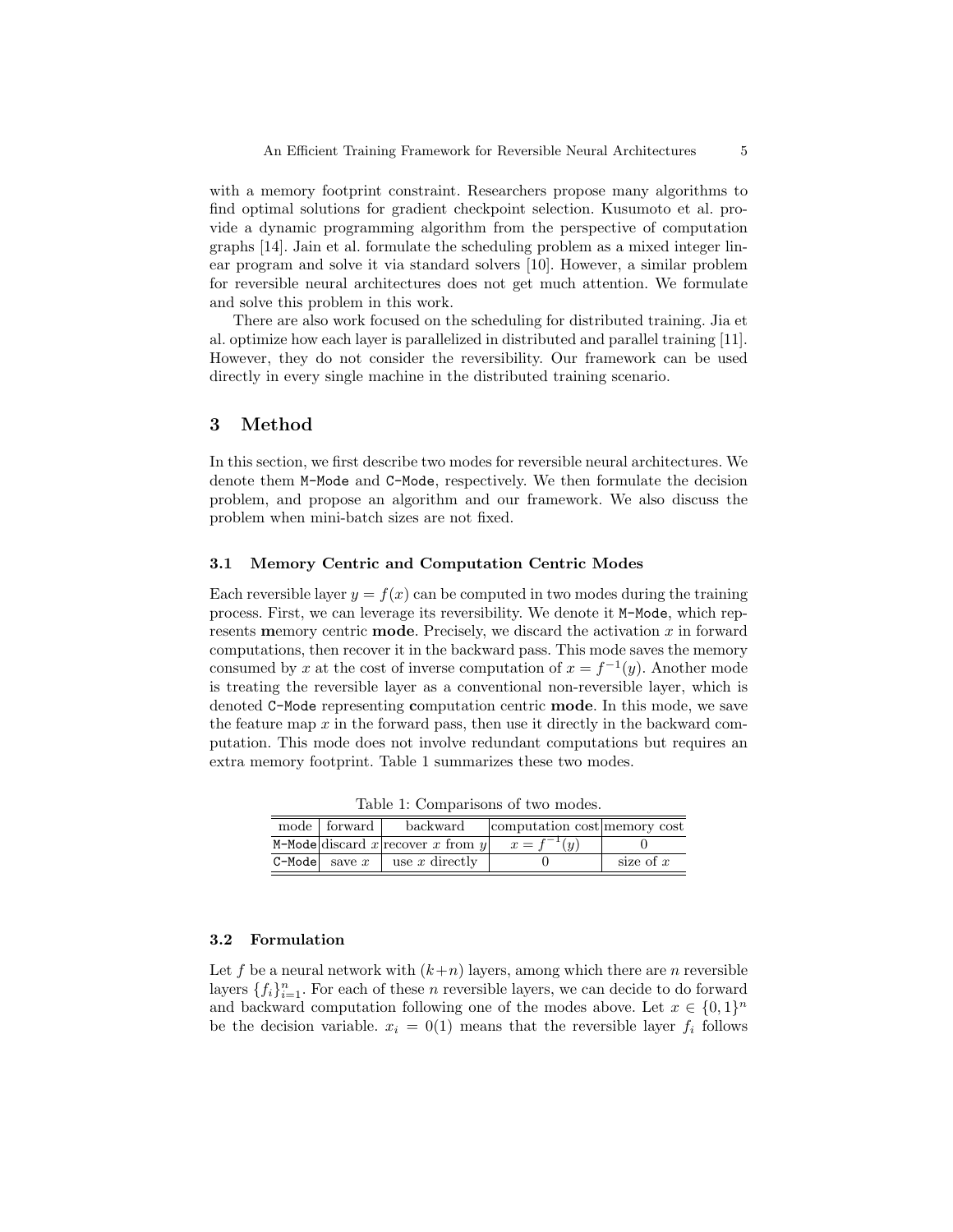the M-Mode (C-Mode). Thus, for n reversible layers, the  $2^n$  choices constitute the whole solution space.

The two extremes in Figure 1 can be written as  $x = 0$  and  $x = 1$ .  $x = 0$ represents that we discard all the intermediate results to achieve the lowest memory footprint. We treat it as baseline-M. We denote the other extreme without redundant computations  $(x = 1)$  as baseline-C. Currently, most of the implementations of reversible neural networks use baseline-M directly.

Let  $t_{f1}, t_{b1}(t_{f2}, t_{b2}) \in \mathbb{R}_{++}^n$  be the execution time vector of forward and backward pass in the M-Mode (C-Mode) respectively. Compared with the C-Mode, the extra execution time consumed by the M-Mode is  $t_e = (t_{f1} + t_{b1}) - (t_{f2} + t_{b2}).$ The total execution time of forward and backward computation of all these reversible layers  $\{f_i\}_{i=1}^n$  are

$$
(\mathbf{1}-x)^{T}(t_{f1}+t_{b1})+x^{T}(t_{f2}+t_{b2})=\mathbf{1}^{T}(t_{f1}+t_{b1})-t_{e}^{T}x
$$

Similarly, let  $m \in \mathbb{Z}_{++}^n$  be the extra memory footprint of C-Mode compared with M-Mode, i.e., the size of corresponding intermediate activations. The total extra memory footprint of these feature maps is  $m<sup>T</sup> x$ .

Finally, the time centric optimization problem can be written as Problem 5.

$$
\min_{x} \quad \mathbf{1}^{T}(t_{f1} + t_{b1}) - t_{e}^{T} x
$$
\n
$$
\text{s.t.} \quad m^{T} x + m_{o} \leq M
$$
\n
$$
x_{i} \in \{0, 1\}, i = 1, ..., n
$$
\n
$$
(5)
$$

where M is the memory capacity of the machine,  $m<sub>o</sub>$  represents the memory allocated for other tensors (such as feature maps of non-reversible layers, and neural network parameters) when we achieve peak memory in a training iteration. Users can also specify the memory capacity M explicitly.

For other parts of the training process, such as the optimizer, the computation of non-reversible layers, their execution time is constant and independent of our decisions. Therefore, we can minimize the training time by minimizing the total wall-clock time of all these reversible layers.

# 3.3 Algorithm and Framework

Problem 5 can be rewritten as Problem 6.

$$
\max_{x} t_e^T x
$$
  
s.t.  $m^T x \le M - m_o$   
 $x_i \in \{0, 1\}, i = 1, ..., n$  (6)

Problem 6 can be interpreted as follows. We take the baseline-M  $(x = 0)$  as the reference. The object function  $t_e^T x$  is the execution time reduction when we apply the decision  $x$ . The remaining memory capacity for these reversible layers is  $M - m_o$ .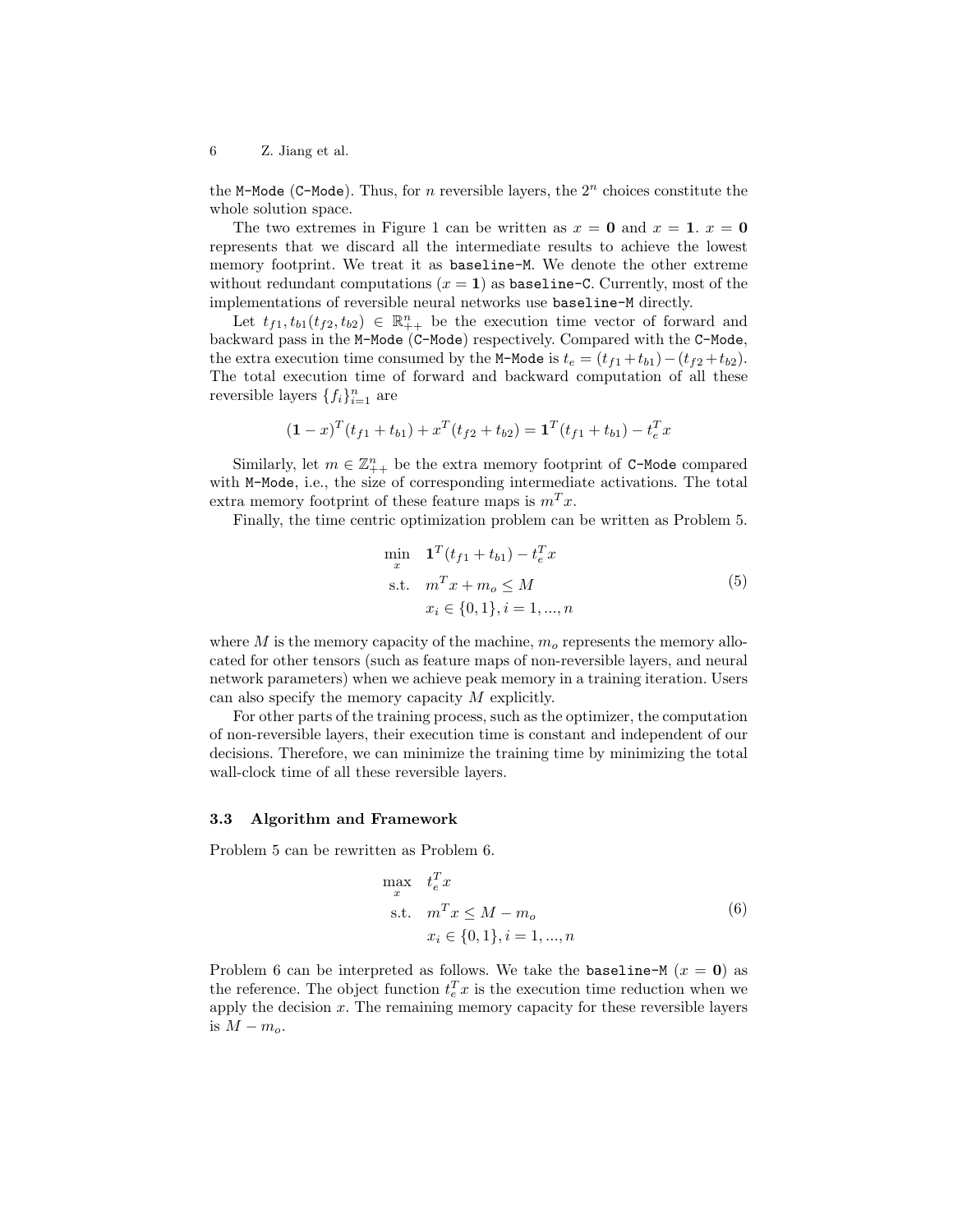Problem 6 is a standard  $0/1$  knapsack problem in essence [17]. Note that the memory-related variables and parameters  $m, M, m<sub>o</sub>$  are all positive integers since all of them are in the unit of bytes. Therefore, it can be solved by dynamic programming, as shown in Algorithm 1.

Algorithm 1 Dynamic programming algorithm for 0/1 knapsack problem

```
Input: t_e, m, M - m_o, n. {Indices of vectors t_e and m strat from 1.}
Define saved[n, M - m_0] and initialize all entries as -1, which means the entry is un-
defined. {The entry saved[i, j] records the maximum saved time under the condition
that we consider first i items with total memory limit of j.}
foo(i, j) {This recursive function calculates saved[i, j].}
     if i == 0 or j \leq 0 then
       return 0 {No time saved under this condition}
     end if
     if saved[i-1, j] == -1 then
       saved[i - 1, j] = \mathbf{foo}(i - 1, j)end if
     if m[i] > j then
       saved[i, j] =saved[i - 1, j]else
       if saved[i - 1, j - m[i]] == −1 then
               saved[i - 1, j - m[i]] = \textbf{foo}(i - 1, j - m[i])end if
       saved[i, j] = max{saved[i - 1, j], saved[i - 1, j - m[i]] + t_e[i]}end if
     return saved[i, j]end foo
saved[n, M - m_o] = \textbf{foo}(n, M - m_o)Initialize decision variables x = 0 {Do backtracking to find the optimal solution.}
j = M - m_ofor i = n, n - 1, ..., 1 do
  if saved[i, j] \neq saved[i - 1, j] then
     x[i] = 1j = j - m[i]end if
end for
return saved[n, M - m_o], x {Return optimal values and solutions.}
```
Based on the algorithm, we propose a framework to automate the decision process. Figure 3 shows the four stages of our framework. Initially, we verify the reversibility of each operator. The correctness of the original and inverse functions will be verified. In the second stage, we will obtain parameters  $t_e$ and m from realistic measurements. Our framework is hardware-aware since we use realistic profiling data from specific machines. Then we use Algorithm 1 to get the optimal solution. Finally, we can train the network with maximum throughput. The dynamic programming algorithm will only be executed once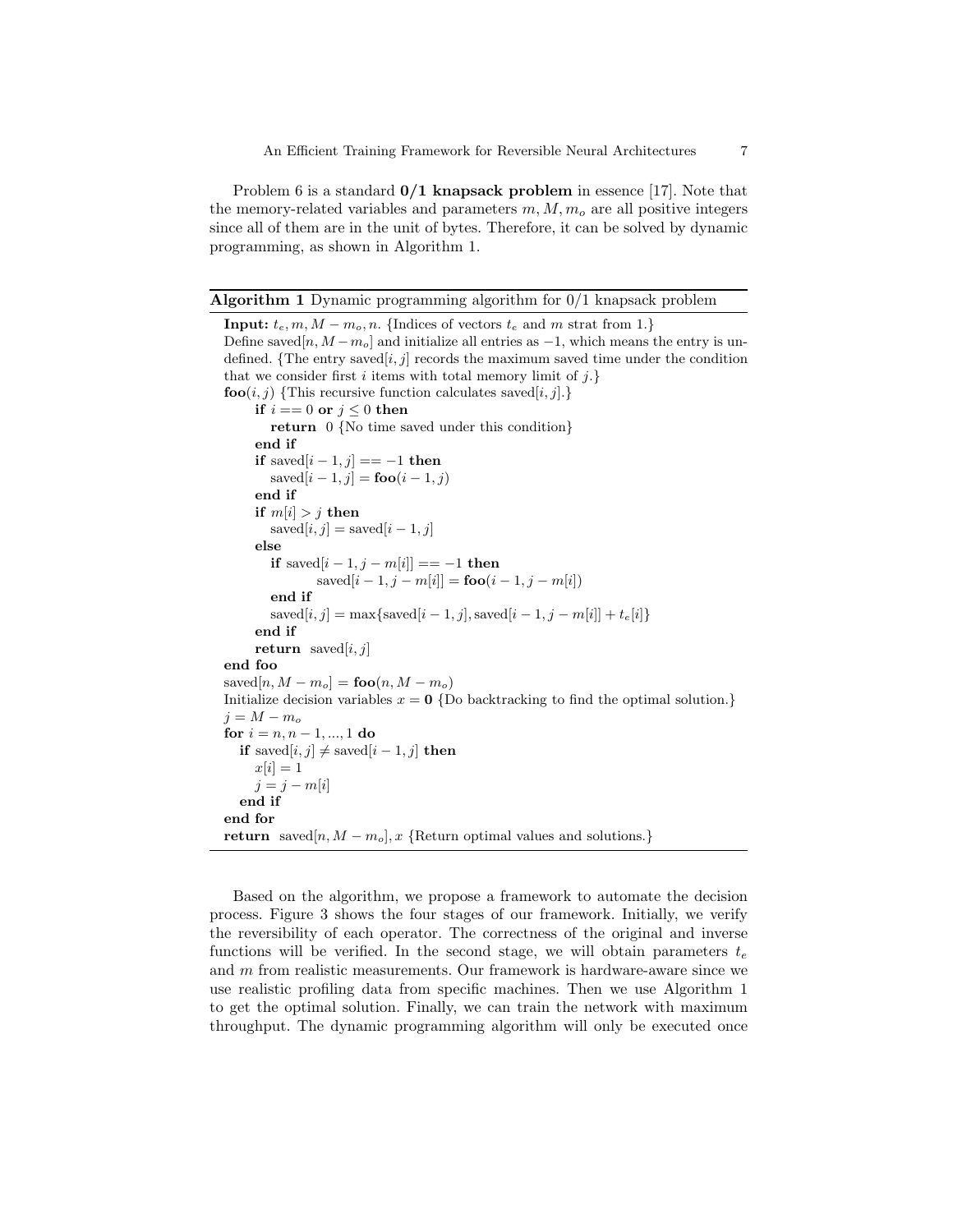



Fig. 3: Four stages in our framework

to obtain the optimal schedule. After that, this schedule can be used in all the training iterations. Thus, the added complexity is negligible compared with the training process.

## 3.4 Various Mini-batch Size

The above discussions are based on the assumption that the mini-batch size is fixed. When we have many choices on the mini-batch size (denoted  $b$ ), the optimization problem will be more complicated.

We assume that for each layer, its execution time is linear to the batch size, whether it is reversible or not. Namely, the execution time satisfies that  $t(b) = t^{(0)} + bt^{(1)}$ . The total execution time of all the non-reversible layers is  $t_n^{(0)} + bt_n^{(1)}$ . The total execution time of all the reversible layers is

$$
\mathbf{1}^T(t_{f1} + t_{b1}) - t_e^T x = \mathbf{1}^T(t_{f1}^{(0)} + t_{b1}^{(0)}) + b\mathbf{1}^T(t_{f1}^{(1)} + t_{b1}^{(1)}) - t_e^{(0)^T} x - b t_e^{(1)^T} x
$$

The execution time of the optimizer, scheduler, and control are independent of mini-batch size, denoted by  $t_o$ . The execution time per sample is

$$
t_n^{(1)}+{\bf 1}^T(t_{f1}^{(1)}+t_{b1}^{(1)})-t_e^{(1)^T}x+\frac{t_o+t_n^{(0)}+{\bf 1}^T(t_{f1}^{(0)}+t_{b1}^{(0)})-t_e^{(0)^T}x}{b}
$$

The memory footprint is also linear to the mini-batch size. The size of network parameters is independent of the mini-batch size. The size of the feature maps of the non-reversible layers is proportional to the mini-batch size. Thus, the memory constraint can be rewritten as  $bm^T x + m_o^{(0)} + bm_o^{(1)} \leq M$ .

The optimization problem is now

$$
\min_{x,b} \quad t_n^{(1)} + \mathbf{1}^T (t_{f1}^{(1)} + t_{b1}^{(1)}) - t_e^{(1)^T} x + \frac{t_o + t_n^{(0)} + \mathbf{1}^T (t_{f1}^{(0)} + t_{b1}^{(0)}) - t_e^{(0)^T} x}{b}
$$
\n
$$
\text{s.t.} \quad bm^T x + m_o^{(0)} + bm_o^{(1)} \le M
$$
\n
$$
x_i \in \{0, 1\}, i = 1, ..., n
$$
\n
$$
b \in [b_l, b_u], b \in \mathbb{Z}
$$
\n(7)

where  $b_l$ ,  $b_u$  are lower and upper bounds of the mini-batch size.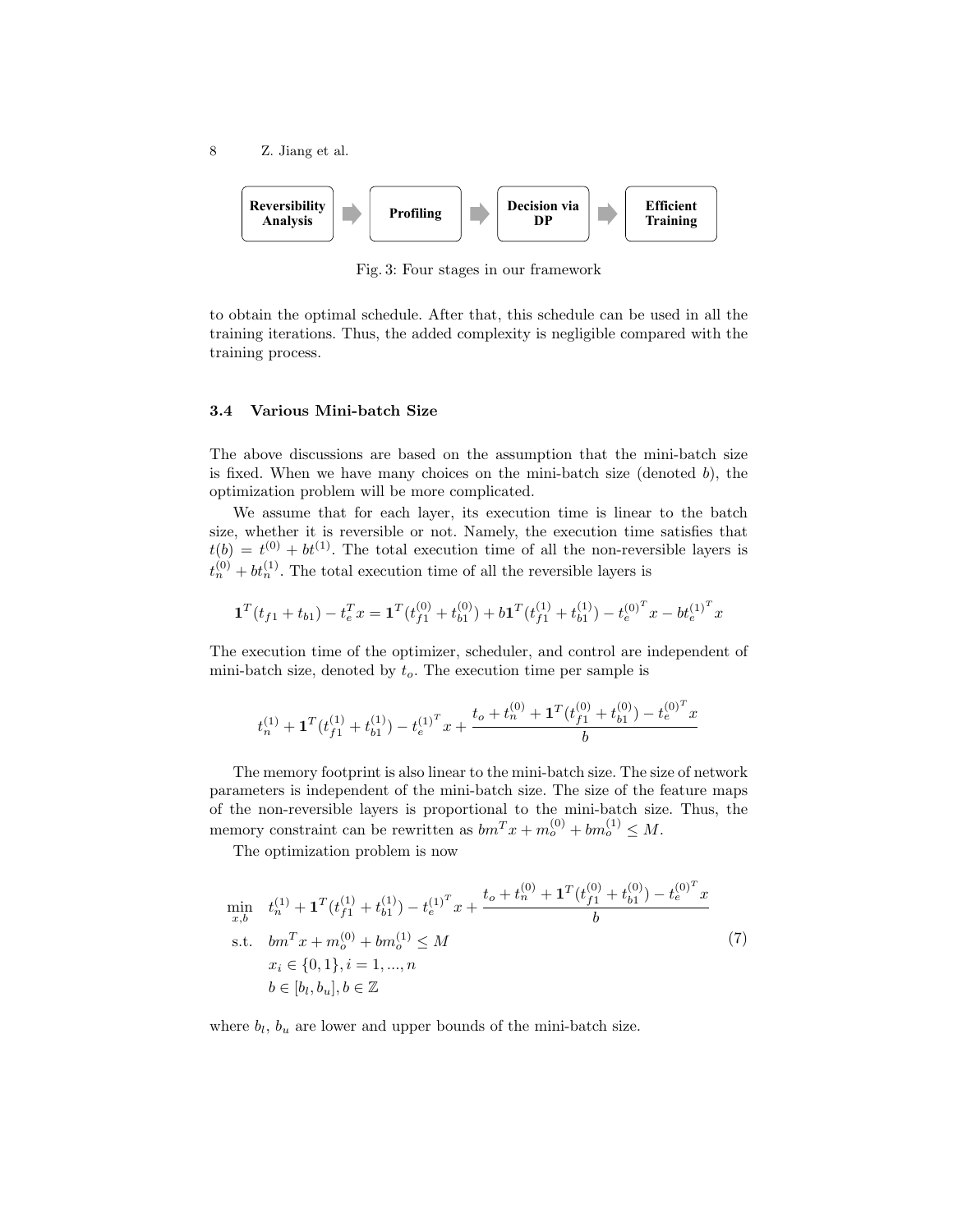Rewrite the problem as Problem 8.

$$
\max_{x,b} \quad f(x,b) = t_e^{(1)^T} x - \frac{C - t_e^{(0)^T} x}{b}
$$
\n
$$
\text{s.t.} \quad bm^T x + m_o^{(0)} + bm_o^{(1)} \le M
$$
\n
$$
x_i \in \{0, 1\}, i = 1, ..., n
$$
\n
$$
b \in [b_l, b_u], b \in \mathbb{Z}
$$
\n(8)

where  $C = t_o + t_n^{(0)} + \mathbf{1}^T (t_{f1}^{(0)} + t_{b1}^{(0)})$  $\binom{0}{b_1}$  is a constant.

Problem 8 is a non-linear integer programming optimization problem, which is hard to get the optimal solution. A simple method is to sweep the mini-batch size in the range of  $[b_l, b_u]$  with our framework. Empirically the Problem 6 is fast to solve using Algorithm 1. Thus, it is affordable to apply the simple method of sweeping the mini-batch size. We further discuss various mini-batch size in in Section 4.6. We leave Problem 8 as an open problem for future research.

## 4 Experiments

In this section, we provide the experimental settings initially. Then we discuss the details of profiling. We analyze three reversible neural architectures: RevNet-104, ResNeXt-101 with inplace ABN, and Reformer. We further discuss the results in terms of various mini-batch sizes.

#### 4.1 Settings

We adapt source codes from  $MemCNN<sup>1</sup>$  [15], Inplace ABN<sup>2</sup> [4], and Reformer<sup>3</sup> [13]. We follow their original settings and hyperparameters except that we can decide what modes each reversible layer will use.

Unless otherwise stated, we use PyTorch[18] 1.4.0. The training process runs on a Linux server with Intel Core i9-7900X CPU and 1 NVIDIA TITAN Xp GPU, whose memory capacity is 12,196 MiB. All the tensor operations are on the GPU. We report the mean of 100 training iterations.

#### 4.2 Profiling

To ensure hardware-awareness, our framework needs to do profiling on the execution time and memory allocation to obtain  $t_e, m, m_o$  based on realistic measurement. It is easy to collect memory-related terms  $m, m_o$  since the memory footprint is stable throughout a whole training process.

For the execution time  $t_e$ , the most accurate way to obtain it is running the model in two modes respectively and collect all the four corresponding vectors

<sup>1</sup> https://github.com/silvandeleemput/memcnn

<sup>2</sup> https://github.com/mapillary/inplace abn

<sup>3</sup> https://github.com/lucidrains/reformer-pytorch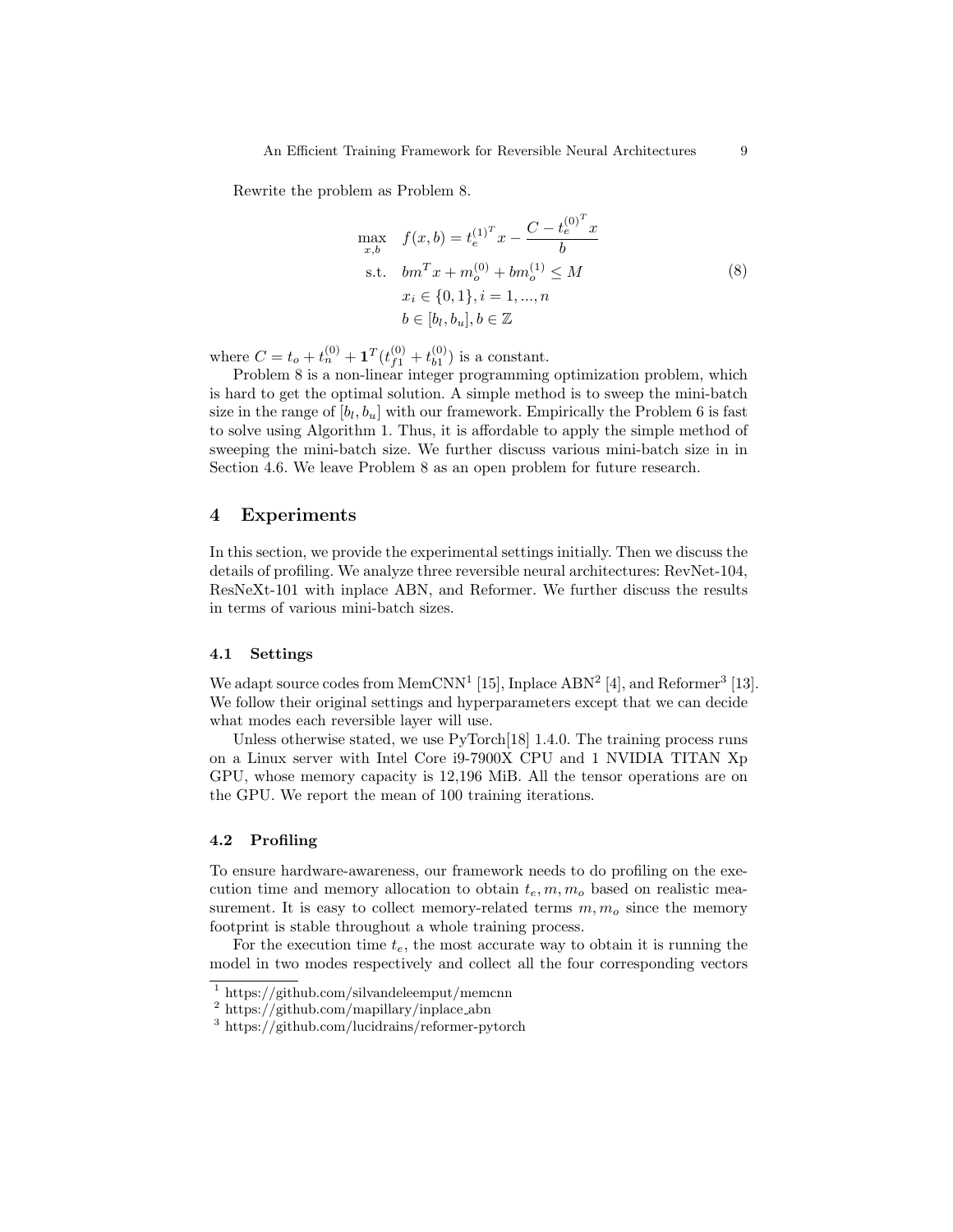$(t_{f1}, t_{b1}, t_{f2}, t_{b2})$ . We can also directly compare these two modes and conclude their difference. For the feature maps in the C-Mode, it takes extra time for the memory writes in the forward computation, and memory read in the backward pass. In the M-Mode, there is overhead in reading y from memory and the inverse computation.

It is complicated to analyze the memory behaviour, and the analysis is beyond discussions of this paper. Fortunately, we observe that  $t_{f1} \approx t_{f2} \approx t_{b1} - t_{b2}$ . For instance, the average execution time of the RevNet-104 [7] with mini-batch size of 64 on ImageNet is  $t_{f1} = 10.425$ ms,  $t_{f2} = 10.404$ ms,  $t_{b1} = 29.276$ ms, and  $t_{b2} = 18.865 \text{ms}$ . This observation is prevalent in current machine learning frameworks, since memory accesses are hidden by computations [18, 1]. Thus, we can only take computation into account when analyzing the difference in execution time. In short,  $t_e = (t_{f1}+t_{b1})-(t_{f2}+t_{b2}) \approx t_{f1} \approx t_{f2}$  The assumption is verified for all the following experiments. We use  $t_e = t_{f1}$  in the optimization problem directly.

## 4.3 RevNet

We apply our framework on RevNet-104 [7] for image classification on ImageNet. By sweeping the mini-batch sizes, we can obtain various memory budgets and computation overhead. Figure 4 illustrates our decision for different mini-batch sizes. When the mini-batch size is smaller than 65, the GPU memory capacity is large enough to contain all the intermediate activations. Thus, the optimal decision is saving all of them to achieve maximum training throughput. Starting from a mini-batch size of 65, we have to use the M-Mode in partial reversible layers due to the limited memory budget. Our dynamic programming solver will obtain the optimal decision for each setting. If the mini-batch size is larger than 117, we will encounter the issue of out of memory even if we use baseline-M, the most memory-efficient decision. As shown in Figure 4, the optimal decision is non-trivial across different mini-batch sizes.



Fig. 4: The heat map of the optimal solutions throughout different mini-batch sizes on RevNet-104 with 13 reversible layers. The horizontal and vertical axes represent the mini-batch size and the layer index, respectively.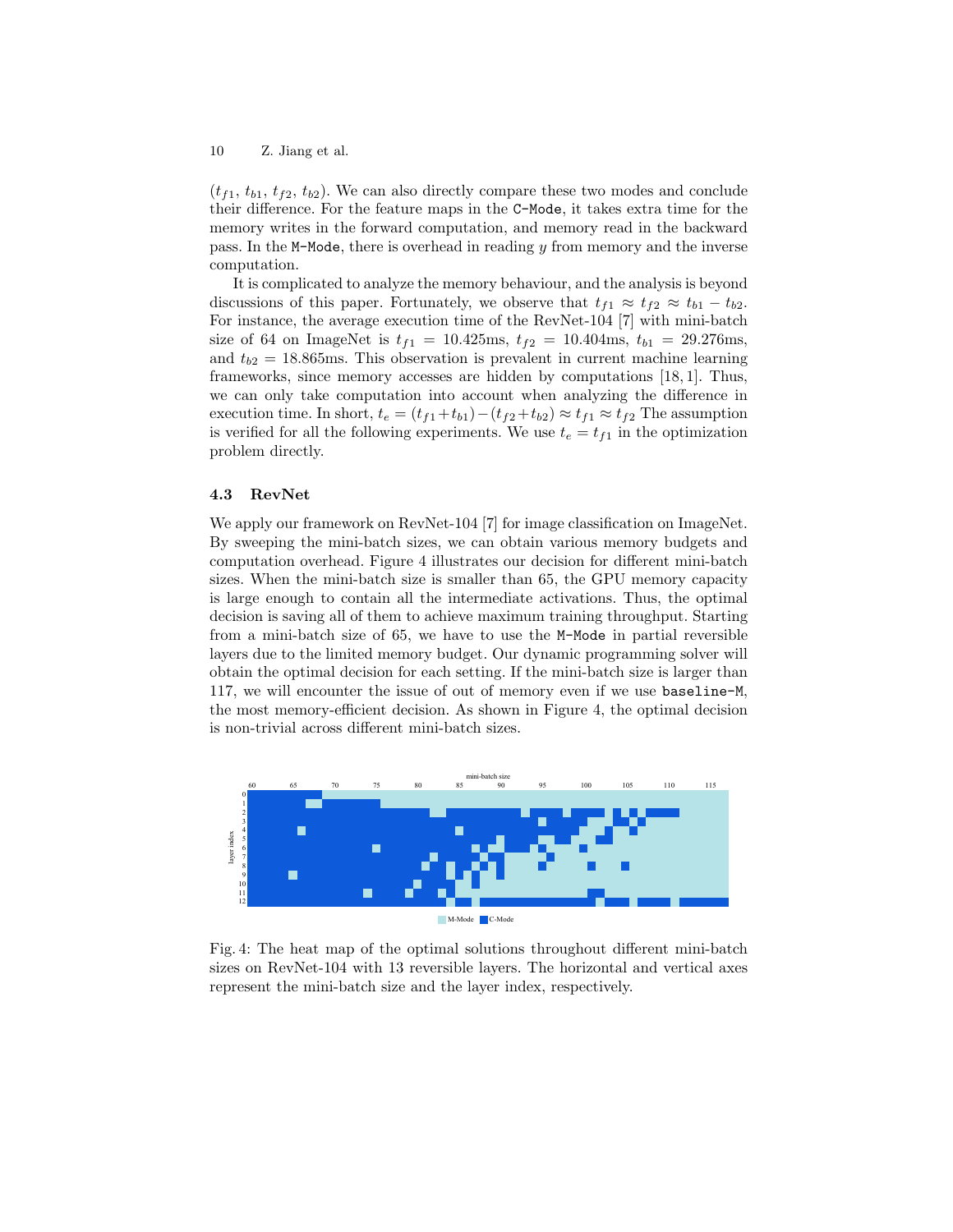



(a) Training time per iteration of RevNet-104



(b) Training time per sample and relative speedup of RevNet-104



(c) Training time per iteration of ResNeXt-101 with Inplace ABN

(d) Training time per sample and relative speedup of ResNeXt-101 with Inplace ABN

Fig. 5: Training time and speedup comparison of RevNet-104 and ResNeXt-101 with Inplace ABN on ImageNet. Training time per iteration is the time of one complete iteration (forward, backward, and optimizer updating). Training time per sample is the multiplicative inverse of training throughput. The curves of baseline-C are truncated due to device memory limitation.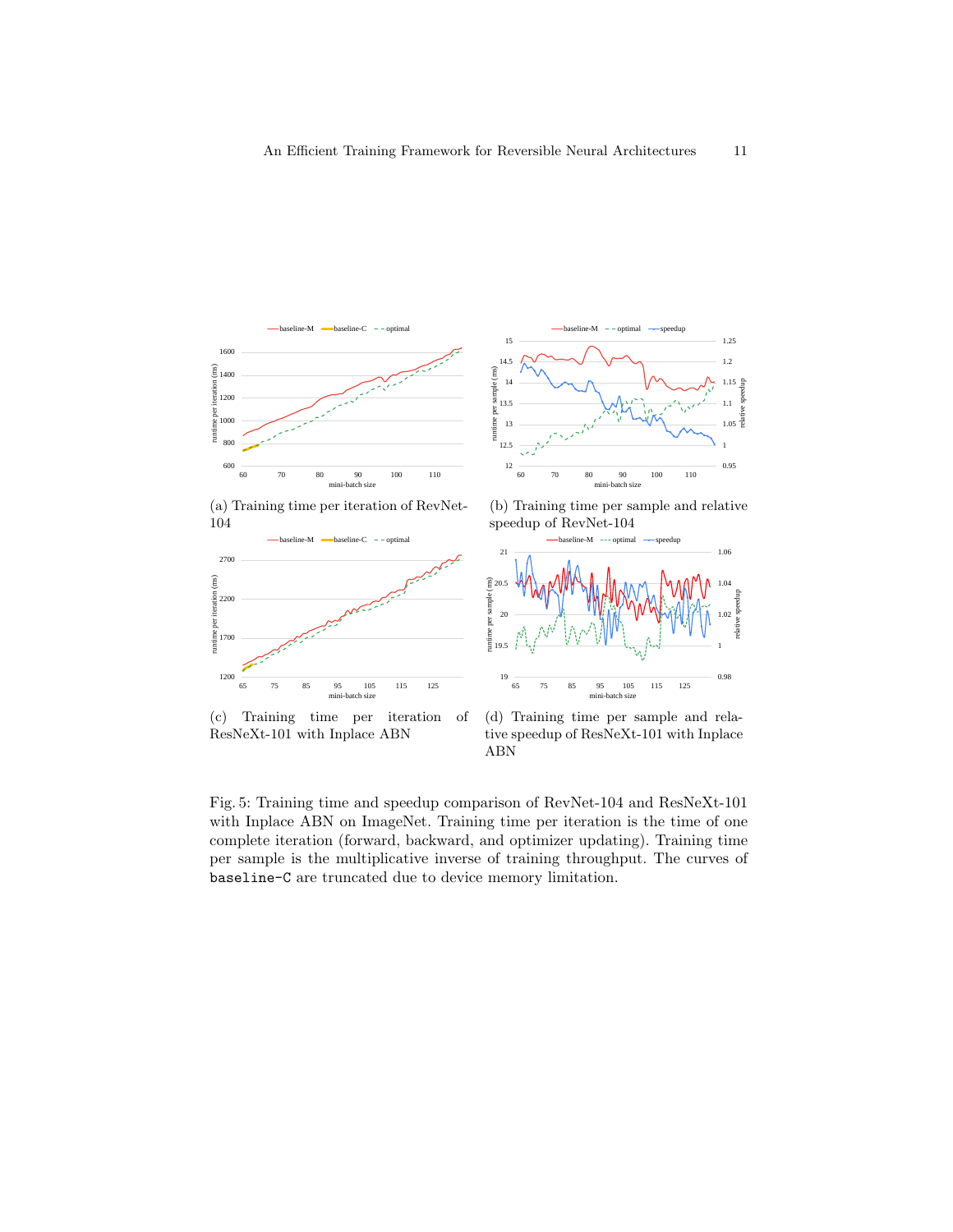Figure 5a shows the training time per iteration of baseline-M, baseline-C and our optimal solution. The solid red line and the green dashed line represents the baseline-M and optimal settings provided by our framework. The baseline-C is highlighted in the lower left corner, since it is limited by the device's memory capacity and cannot contain a large batch size. Our optimal solution overlaps with the baseline-C when baseline-C is feasible, i.e., minibatch size smaller than 65. When baseline-C is not available, our framework approach the baseline-M gradually. The reason is that as the mini-batch size grows, the harsh memory constraint pushes us forward to the extreme of memory efficiency. The gap between the two curves (baseline-M and optimal) demonstrates the absolute time saved by applying our method.

Figure 5b compares the training time per sample. We can use this metric to compare the training throughput (which is the multiplicative inverse of the training time per sample) for different mini-batch sizes. Before applying our framework, the training speed increases as the mini-batch size grows for two reasons. First, we leverage the parallelism across batches. Second, the execution time of the optimizer, scheduler, and control is independent of the mini-batch size. This part of execution is amortized by the large mini-batch size. After using our framework, the trend is different. The training throughput decreases as the mini-batch size grows, because the computation overhead of inverse functions is much larger than the benefit from large mini-batch size. We also show the relative speedup of our optimal execution time compared with baseline-M. We can achieve up to  $1.15\times$  speedup for this benchmark.

#### 4.4 Inplace ABN

We follow the settings in the paper of Inplace ABN [4] and use our framework to train ResNeXt-101 [23] for image classification on ImageNet. Figures 5c and 5d compares the training time per iteration across different mini-batch sizes. The results are similar to those of RevNet-104 except the relative speedup.

The computation overhead of the Inplace ABN is relatively low compared with RevNet-104 in the previous subsection. The execution time of baseline-C is only 0.8−2% smaller than that of baseline-M. Therefore, the relative speedup using our method is not as significant as the experiments on RevNet-104. The reason is that the maximum training throughput of our framework is bounded by baseline-C. However, the advantage of our method is that we can find the optimal point across two baselines.

#### 4.5 Reformer

We also do experiments on the enwik8 task with Reformer. Specifically, there are 8 heads in our 12-layer model. The maximum sequence length is 4,096, and the number of tokens is 256. For each iteration, we call the optimizer to update the trainable parameters after accumulating gradients for 4 steps. Table 2 shows the training time in different modes.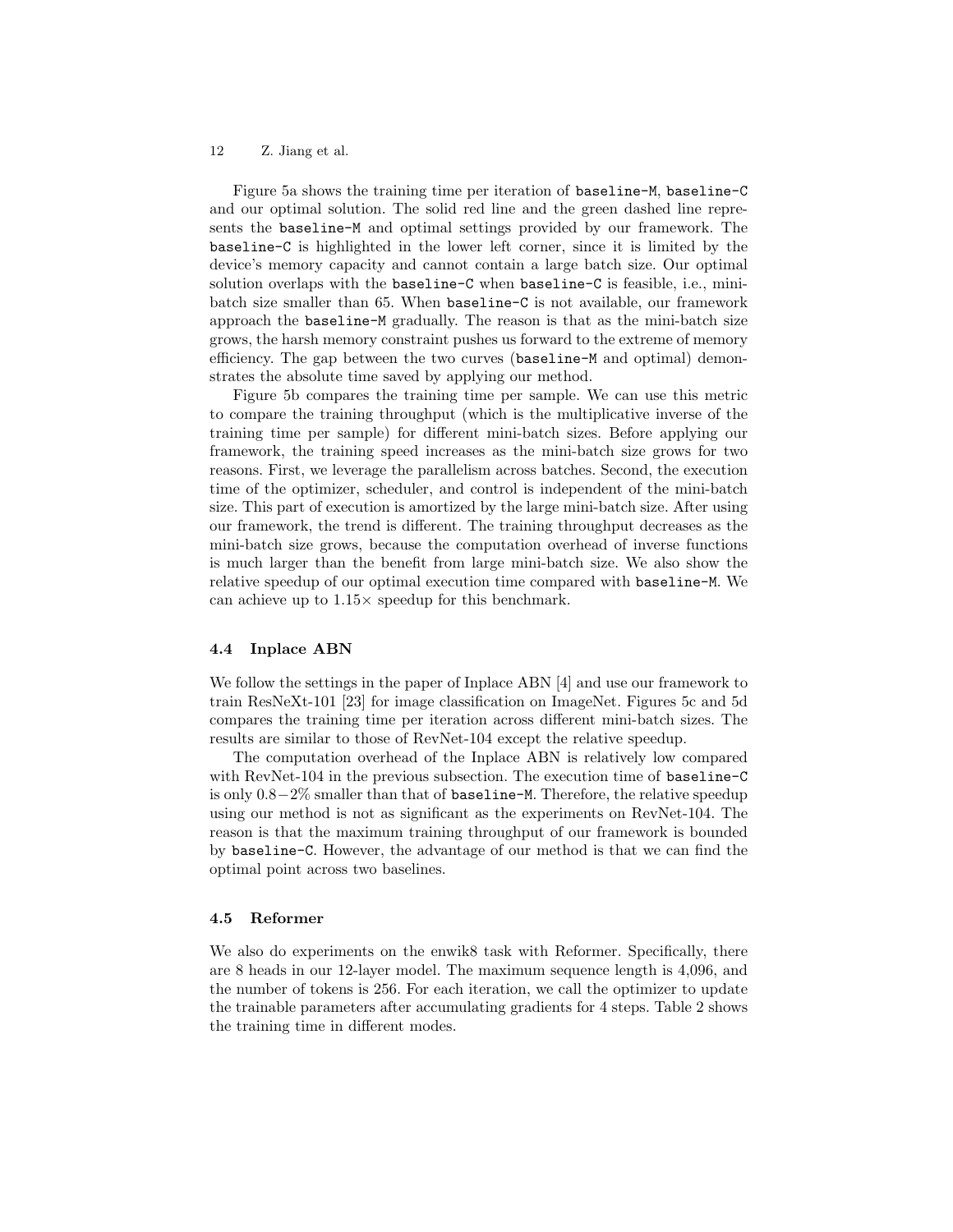|                | $\cdot$                                                                |        |            |            |            |            |         |
|----------------|------------------------------------------------------------------------|--------|------------|------------|------------|------------|---------|
|                | mini-batch baseline-C baseline-M optimal baseline-C baseline-M optimal |        |            |            |            |            |         |
| size           | TPI                                                                    | TPI    | <b>TPI</b> | <b>TPS</b> | <b>TPS</b> | <b>TPS</b> | speedup |
| 1              | 0.951                                                                  | 1.321  | 0.949      | 0.951      | 1.321      | 0.949      | 1.392   |
| $\overline{2}$ | 1.738                                                                  | 2.533  | 1.738      | 0.869      | 1.266      | 0.869      | 1.457   |
| 3              | <b>OOM</b>                                                             | 3.603  | 2.752      | <b>OOM</b> | 1.201      | 0.917      | 1.310   |
| $\overline{4}$ | <b>OOM</b>                                                             | 4.792  | 4.175      | <b>OOM</b> | 1.198      | 1.044      | 1.148   |
| 5              | <b>OOM</b>                                                             | 6.020  | 5.236      | <b>OOM</b> | 1.204      | 1.047      | 1.150   |
| 6              | <b>OOM</b>                                                             | 7.210  | 6.692      | <b>OOM</b> | 1.202      | 1.115      | 1.077   |
| 7              | <b>OOM</b>                                                             | 8.420  | 7.670      | <b>OOM</b> | 1.203      | 1.096      | 1.098   |
| 8              | <b>OOM</b>                                                             | 9.490  | 9.044      | <b>OOM</b> | 1.186      | 1.130      | 1.049   |
| 9              | <b>OOM</b>                                                             | 10.603 | 10.123     | <b>OOM</b> | 1.178      | 1.125      | 1.047   |
| 10             | OOM                                                                    | 11.873 | 11.295     | <b>OOM</b> | 1.187      | 1.129      | 1.051   |

Table 2: Results of Reformer on enwik8 task. TPI and TPS are abbreviations for training time per iteration and training time per sample. OOM stands for out of memory. All the execution time is in the unit of seconds.

Due to the large memory footprint, the baseline-C can only run with a minibatch size of 2. The reversibility enables us to train the model with a mini-batch size up to 10. Our framework provides a smooth transition from baseline-C to baseline-M. We achieve  $1.3\times$  relative speedup when the mini-batch size is 3.

#### 4.6 Various mini-batch sizes

For this subsection, we discuss the optimal mini-batch size from the perspective of training throughput. In the above experiments, the lowest execution time per sample (TPS) is approximately obtained at the largest mini-batch size when baseline-C is feasible. For example, the Reformer get the lowest TPS 0.869s at the mini-batch size of 2. The reason is that the computation overhead of inverse functions is much larger than the benefit from large mini-batch size. In other words, we cannot accelerate the training process via reversible neural architectures. From the perspective of Problem 8, the TPS  $f(x, b) = t_e^{(1)^T} x \frac{C-t_e^{(0)^T}x}{b}$  is dominated by the first term  $t_e^{(1)^T}x$ .

## 5 Conclusions

In this paper, we present the framework to execute reversible neural architectures in the most efficient modes. We formulate the decision problem for reversible operators. The training time is the objective function with memory usage as a constraint. By solving this problem, we can maximize the training speed for any reversible neural architectures. Our framework automates this decision process, empowering researchers to develop and train reversible networks more efficiently.

For future directions, we may integrate gradient checkpoints and reversible neural architectures to enlarge the search space, since gradient checkpoints allow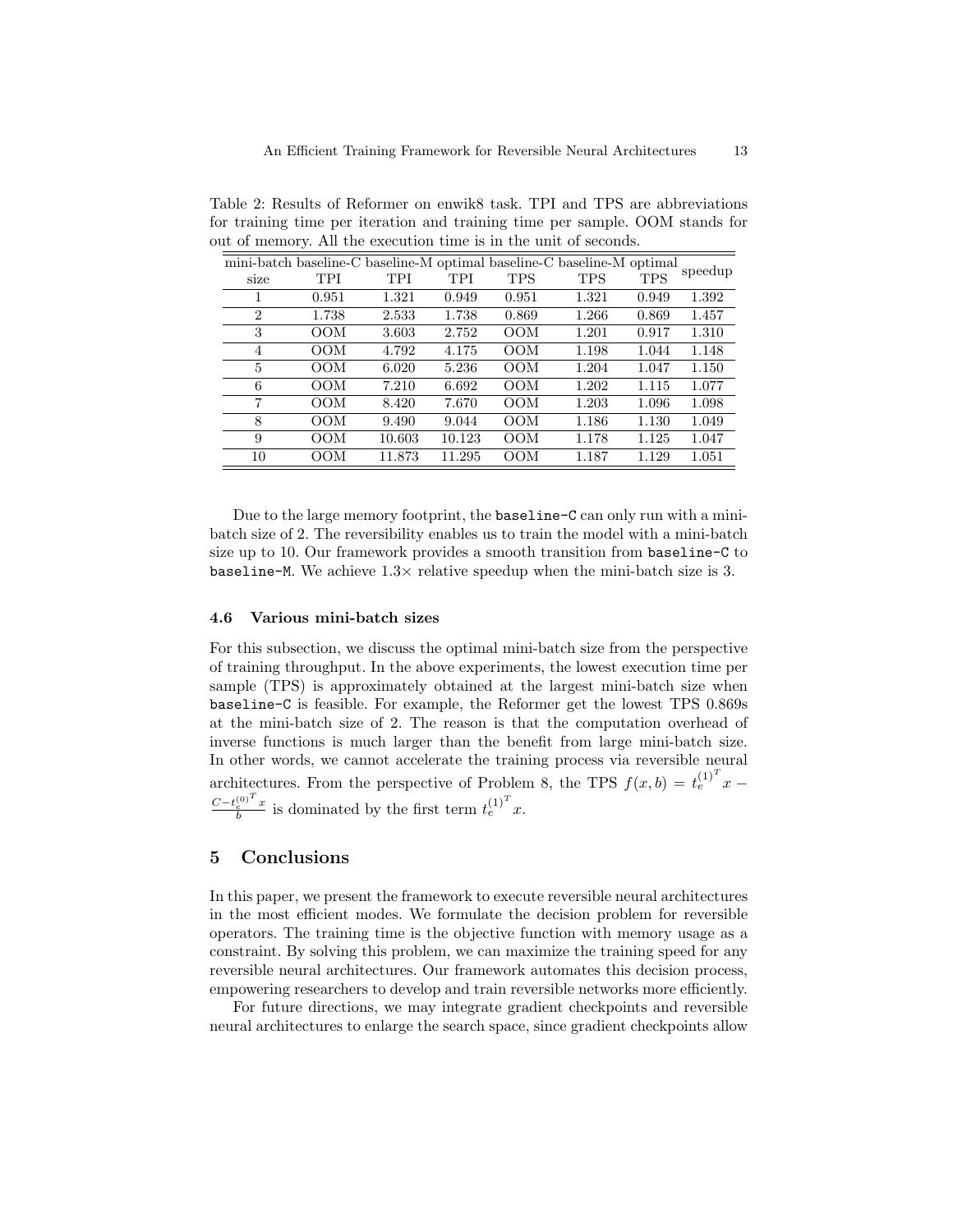non-reversible layers to follow M-Mode by doing recomputation. The optimal mini-batch size in terms of training throughput is another critical issue.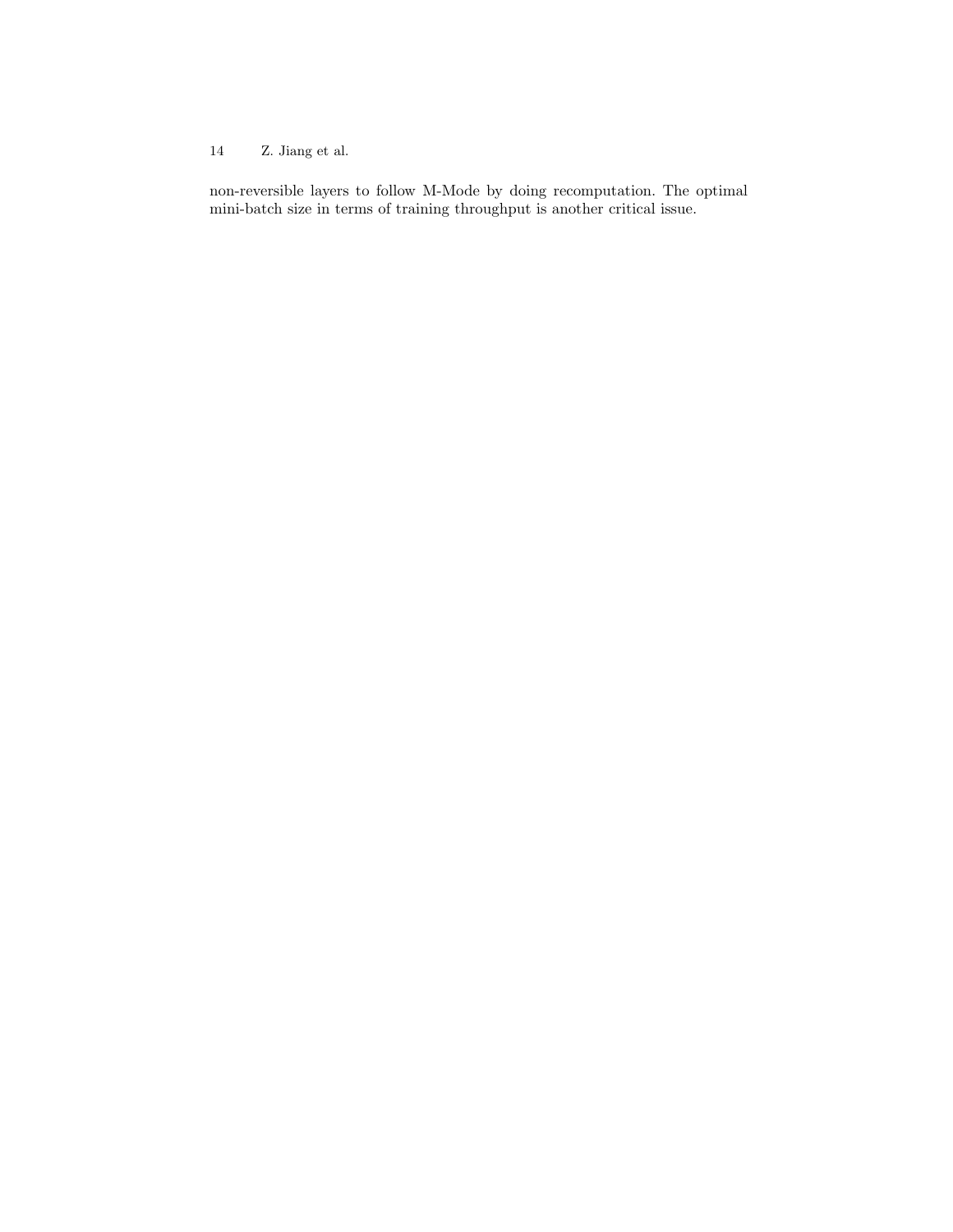## References

- 1. Abadi, M., Agarwal, A., Barham, P., Brevdo, E., Chen, Z., Citro, C., Corrado, G.S., Davis, A., Dean, J., Devin, M., Ghemawat, S., Goodfellow, I., Harp, A., Irving, G., Isard, M., Jia, Y., Jozefowicz, R., Kaiser, L., Kudlur, M., Levenberg, J., Man´e, D., Monga, R., Moore, S., Murray, D., Olah, C., Schuster, M., Shlens, J., Steiner, B., Sutskever, I., Talwar, K., Tucker, P., Vanhoucke, V., Vasudevan, V., Viégas, F., Vinyals, O., Warden, P., Wattenberg, M., Wicke, M., Yu, Y., Zheng, X.: TensorFlow: Large-scale machine learning on heterogeneous systems (2015), software available from tensorflow.org
- 2. Blumberg, S.B., Tanno, R., Kokkinos, I., Alexander, D.C.: Deeper image quality transfer: Training low-memory neural networks for 3d images. Lecture Notes in Computer Science p. 118–125 (2018)
- 3. Br¨ugger, R., Baumgartner, C.F., Konukoglu, E.: A partially reversible u-net for memory-efficient volumetric image segmentation. Medical Image Computing and Computer Assisted Intervention – MICCAI 2019 p. 429–437 (2019)
- 4. Bul`o, S.R., Porzi, L., Kontschieder, P.: In-place activated batchnorm for memory-optimized training of dnns. In: 2018 IEEE/CVF Conference on Computer Vision and Pattern Recognition. pp. 5639–5647 (June 2018). https://doi.org/10.1109/CVPR.2018.00591
- 5. Chen, T.Q., Rubanova, Y., Bettencourt, J., Duvenaud, D.K.: Neural ordinary differential equations. In: Bengio, S., Wallach, H., Larochelle, H., Grauman, K., Cesa-Bianchi, N., Garnett, R. (eds.) Advances in Neural Information Processing Systems 31, pp. 6571–6583. Curran Associates, Inc. (2018)
- 6. Chen, T., Xu, B., Zhang, C., Guestrin, C.: Training deep nets with sublinear memory cost (2016)
- 7. Gomez, A.N., Ren, M., Urtasun, R., Grosse, R.B.: The reversible residual network: Backpropagation without storing activations. In: Proceedings of the 31st International Conference on Neural Information Processing Systems. p. 2211–2221. NIPS'17, Curran Associates Inc., Red Hook, NY, USA (2017)
- 8. Ioffe, S., Szegedy, C.: Batch normalization: Accelerating deep network training by reducing internal covariate shift. In: Proceedings of the 32nd International Conference on International Conference on Machine Learning - Volume 37. p. 448–456. ICML'15, JMLR.org (2015)
- 9. Jacobsen, J.H., Smeulders, A.W., Oyallon, E.: i-revnet: Deep invertible networks. In: International Conference on Learning Representations (2018)
- 10. Jain, P., Jain, A., Nrusimha, A., Gholami, A., Abbeel, P., Gonzalez, J., Keutzer, K., Stoica, I.: Breaking the memory wall with optimal tensor rematerialization. In: Proceedings of Machine Learning and Systems 2020, pp. 497–511 (2020)
- 11. Jia, Z., Lin, S., Qi, C.R., Aiken, A.: Exploring hidden dimensions in accelerating convolutional neural networks. In: Dy, J., Krause, A. (eds.) Proceedings of the 35th International Conference on Machine Learning. Proceedings of Machine Learning Research, vol. 80, pp. 2274–2283. PMLR, Stockholmsmässan, Stockholm Sweden (10–15 Jul 2018)
- 12. Kingma, D.P., Dhariwal, P.: Glow: Generative flow with invertible 1x1 convolutions. In: Bengio, S., Wallach, H., Larochelle, H., Grauman, K., Cesa-Bianchi, N., Garnett, R. (eds.) Advances in Neural Information Processing Systems 31, pp. 10215–10224. Curran Associates, Inc. (2018)
- 13. Kitaev, N., Lukasz Kaiser, Levskaya, A.: Reformer: The efficient transformer (2020)